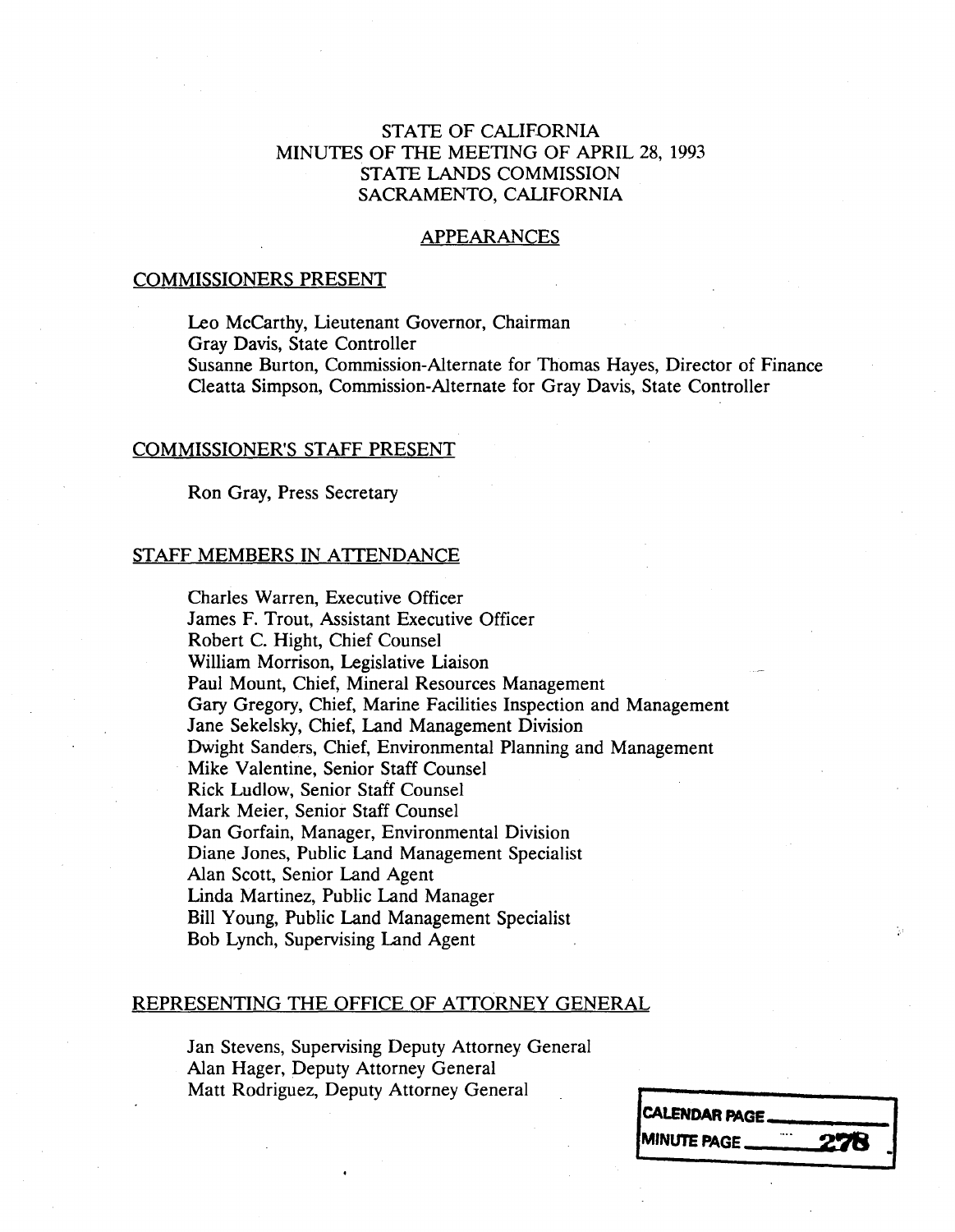## MINUTES OF THE STATE LANDS COMMISSION MEETING OF APRIL 28, 1993

The regular meeting of the State Lands Commission was called to order by Chairman Leo Mccarthy 11:10 a.m. at the Sacramento Marina, 2710 Ramp Way, Sacramento, California.

The minutes of the meeting of February 25, 1993, were approved as presented.

| <b>CALENDAR PAGE</b>        |  |
|-----------------------------|--|
| <b>IMINUTE PAGE.</b><br>279 |  |
|                             |  |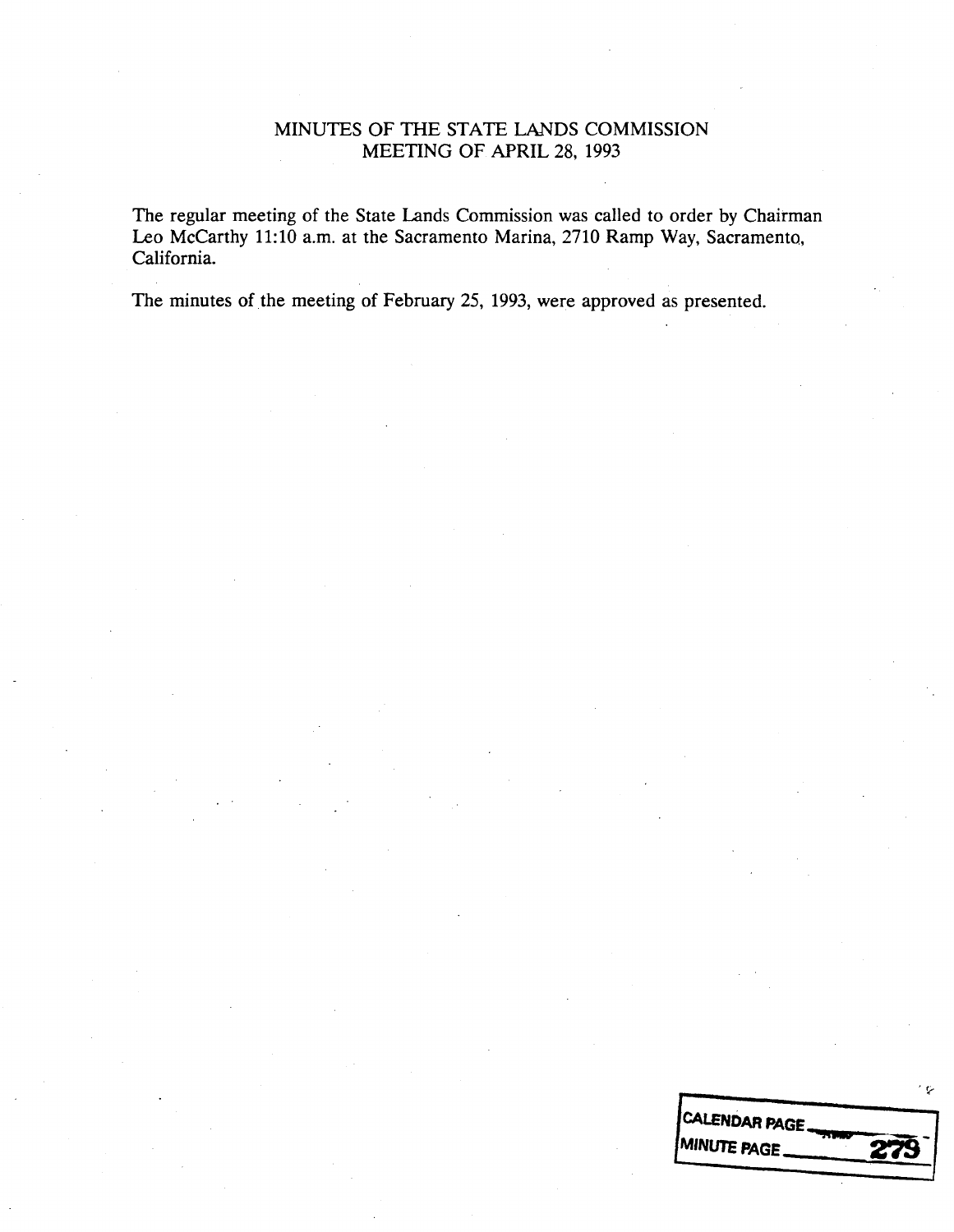# RECORD OF ACTION TAKEN BY THE STATE LANDS COMMISSION MEETING OF APRIL 28, 1993

During the meeting the recommendation of the staff relative to Calendar Items CO1-C19, C21-C31, C33, C35-C39, 40 and  $43-46$  were adopted as resolutions of the Commission by unanimous vote.

MEETING OF APRIL 28, 1993

Calendar Item 47 was adopted on a vote of 2-1.

Calendar Item 47 was adopted on a vote of 2-1. .

Calendar Items C20, C34 and 41 were withdrawn from the agenda prior to the meeting.

Calendar Items C32 and 42 were for information only.

Calendar Item C28 Moved from consent Calendar to regular Calendar.

Calendar Item 40 & 43 Moved from regular Calendar to consent Calendar.

Calendar Item 47 Commission chose among alternative findings presented by staff.

| <b>ICALENDAR PAGE</b><br>2 R.C<br><b>IMINUTE PAGE </b> |
|--------------------------------------------------------|
|--------------------------------------------------------|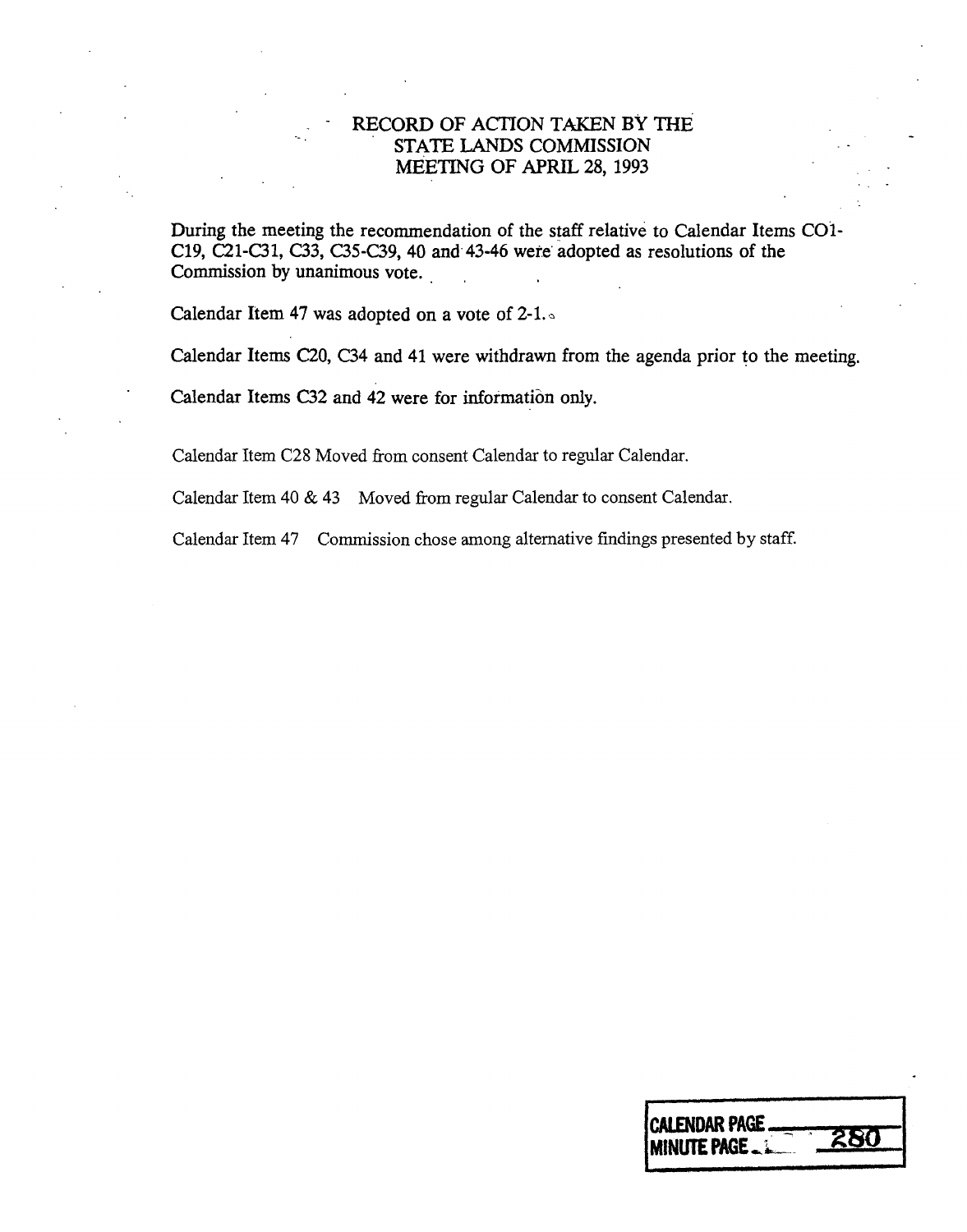# PUBLIC IN ATTENDANCE REGARDING THE FOLLOWING CALENDAR ITEMS:

#### REGARDING CALENDAR ITEM C09

Richard C. Peas, Landman Union Oil Company

Diane L. Mitchell, Consulting Biologist Union Oil Company

### REGARDING CALENDAR ITEM C28

Stanely Griffin Trout Unlimited - United Anglers of California

Ernie Carpenter, Supervisor County of Sonoma

REGARDING CALENDAR ITEM 42 Robert Faber Gary Kaveney/Verona Marina

REGARDING CALENDAR ITEMS 44, 45, 46 Olin Jones, Owner Olin Jones Sand Company

# REGARDING CALENDAR ITEM 47

Bill Douros, Deputy Director Resource Management Department Santa Barbara County Board of Supervisors

Linda Krop, Staff Attorney EDC, Sierra Club, Get Oil Out, CPA, LWVSB, SF, HRA

Jana Zimmer, Special Counsel American Oceans Campaign

Steve Dunn Santa Barbara Trap Fisherman

Robert B. Klausner Representing Self

Joy Piazza, President Greater Santa Barbara Lodging Association

| <b>CALENDAR PAGE.</b> |     |
|-----------------------|-----|
| <b>MINUTE PAGE</b>    | 281 |